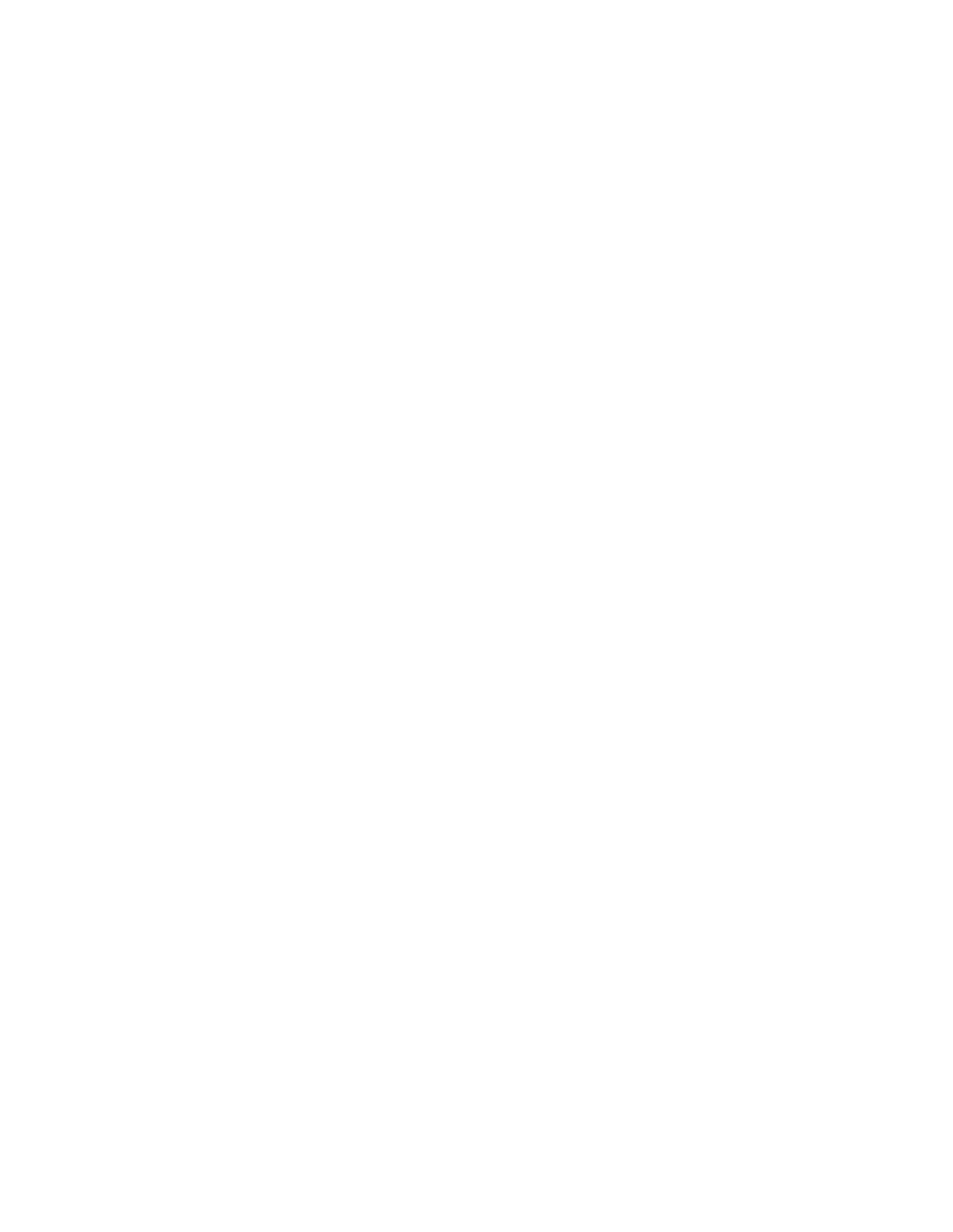

# BICYCLE PEDESTRIAN ADVISORY COMMITTEE

#### October 7, 2015 10:00 a.m. Ozarks Transportation Organization Holland Building – Suite 212 205 Park Central East, Springfield, Missouri

#### MEMBERS PRESENT

David Brock Joel Keller Rick Hess Jeremy Parsons David Hutchison Terry Whaley

## STAFF PRESENT

Natasha Longpine

## WELCOME AND INTRODUCTIONS

The meeting was called to order at 10:07 am.

#### 1. MINUTES

The minutes from the September 2, 2015 meeting were approved with a motion by Terry Whaley and a second by Joel Keller.

#### 2. SAFETY EDUCATION SUMMIT

Presenters were unavailable to provide information at the STAR Summit. Instead, it is proposed that BPAC and Staff develop an Educator's Toolbox. This should include biking and walking and have local case studies, local resources, and other educational links. Ms. Longpine will work with Josh Boley at OTO to develop this.

# 3. OTO BIKE/PED PLAN UPDATE

Ms. Longpine reviewed the Long Range Transportation Plan update activities with BPAC. The committee was then asked to review the Chapter from the prior plan on bicycling and walking and make recommendations as to what should stay with the new plan. It was recommended that the design standards and an updated map be incorporated. As for the goals, OTO intends to combine all modes into one location for Goals and Actions. BPAC reviewed the prior Goals with what had been developed by the current LRTP Subcommittee and made recommendations: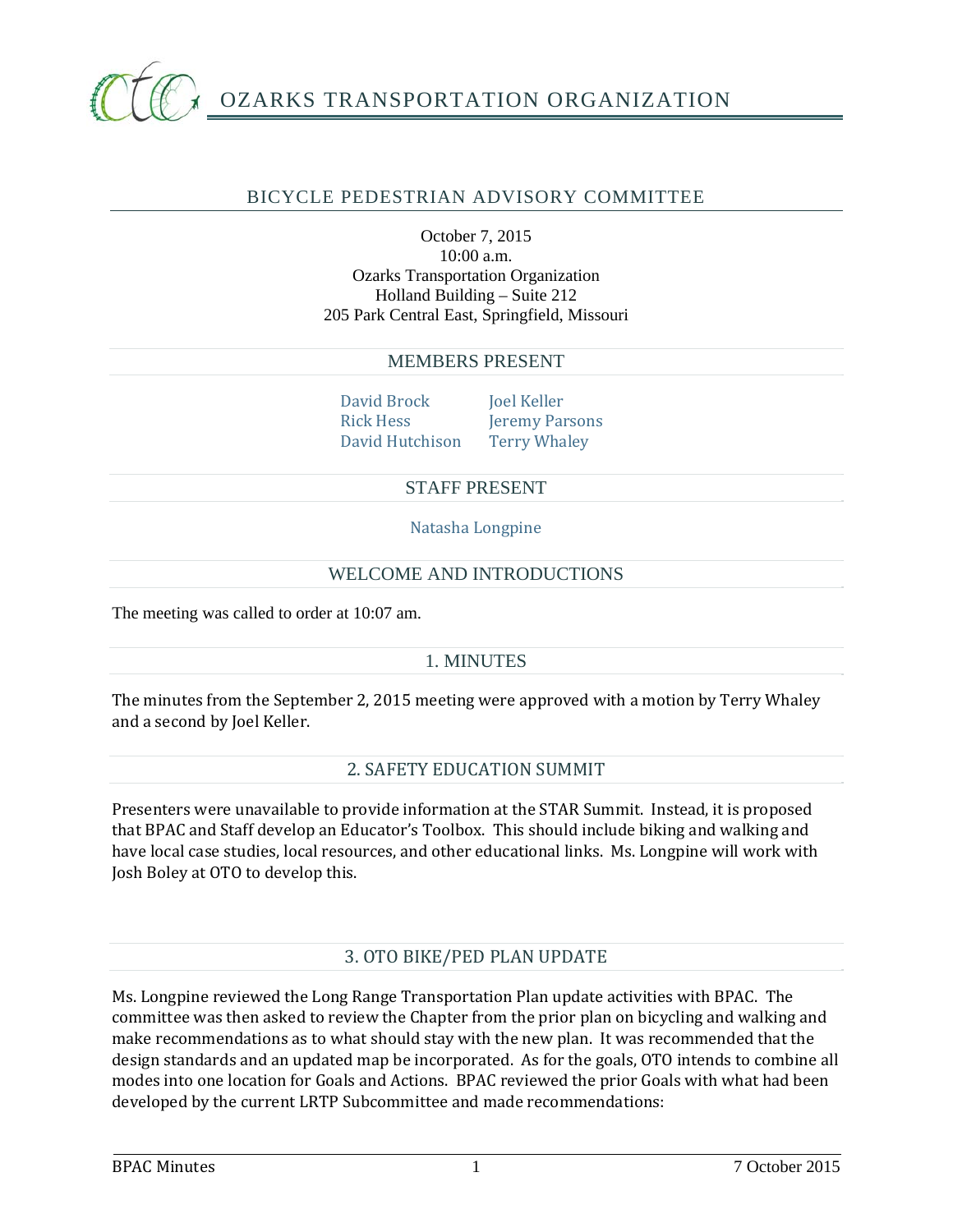

OZARKS TRANSPORTATION ORGANIZATION

- Goal  $1$  add "connect bicycle network to national routes and sign local routes wayfinding"
- Goal 2. $c$  add "and bike/ped plan"
- Goal 3 add "support the coordination of education programs"
- Goal 4.a expand to include "model policies for complete streets and network, and other facilities"
- Goal 4.d change rapid to express routes
- Goal 4.g expand to include "continue to develop implementation plans for each trail network"
- Goal 4.h use a single resource for best practices
- Other Goal 4 comments include adding school planning including safe routes to school and completing a region-wide trail network
- Goal 8.c it was recommended to rethink the phrase "prohibit gated communities" and focus on discouraging cul-de-sacs and encouraging a connected street network
- Other comments included adding a bike/ped coordinator

#### 4. ADJOURN

Ms. Longpine invited Terry Whaley and David Hutchison to talk about the US Bike Route System. This started ten years ago through AASHTO along highway systems. US Bike Route 76 goes through northern Greene County. There will be a USBR 66 that will follow US 66 and then USBR 51 will come from New Orleans to Springfield.

Jeremy Parsons spoke about reactivating the trail group in Ozark, that there had been interest in doing that.

The next meeting will be November 4<sup>th</sup>.

The meeting adjourned at 11:37.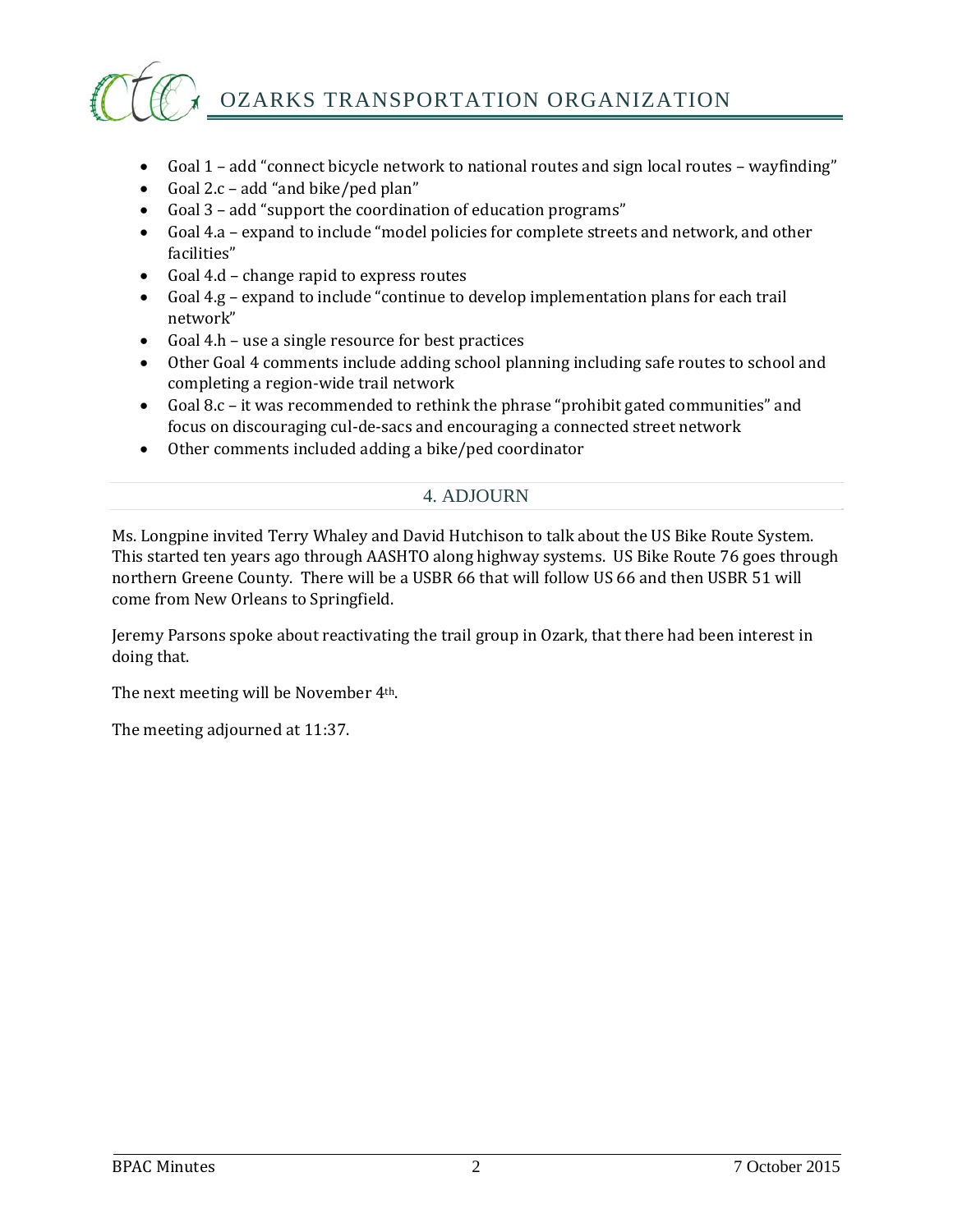

# BICYCLE PEDESTRIAN ADVISORY COMMITTEE

November 4, 2015 10:00 a.m. Ozarks Transportation Organization Holland Building – Suite 212 205 Park Central East, Springfield, Missouri

#### MEMBERS PRESENT

Bre Corbett Jeremy Parsons David Hutchison Terry Whaley

#### STAFF PRESENT

Sara Fields Natasha Longpine

#### WELCOME AND INTRODUCTIONS

The meeting was called to order at 10:11 am.

#### 1. MINUTES

There was no quorum so the approval of the minutes was postponed to the next meeting.

# 2. SAFETY EDUCATION TOOLBOX

To develop the toolbox, it was thought to use the Let's Go Smart website. OTO has an OTO Wednesday feature that could be used to help write articles and get the word out about safety resources. The site should also include links to SafeKids and other educator resources. Discussion revolved around how to get this information into the hands of educators. It was thought that the new educator hired to work with Barbara Lucks at the City of Springfield could help.

#### 3. OTO BIKE/PED PLAN UPDATE

Ms. Longpine reviewed the Goals and Actions for the new LRTP. Recommendations from the prior meeting had been incorporated and a few additional comments were made, including:

1.b Add "and improve mobility."

2.d Rather than "Review land use plans in order to," say "Make land use recommendations..."